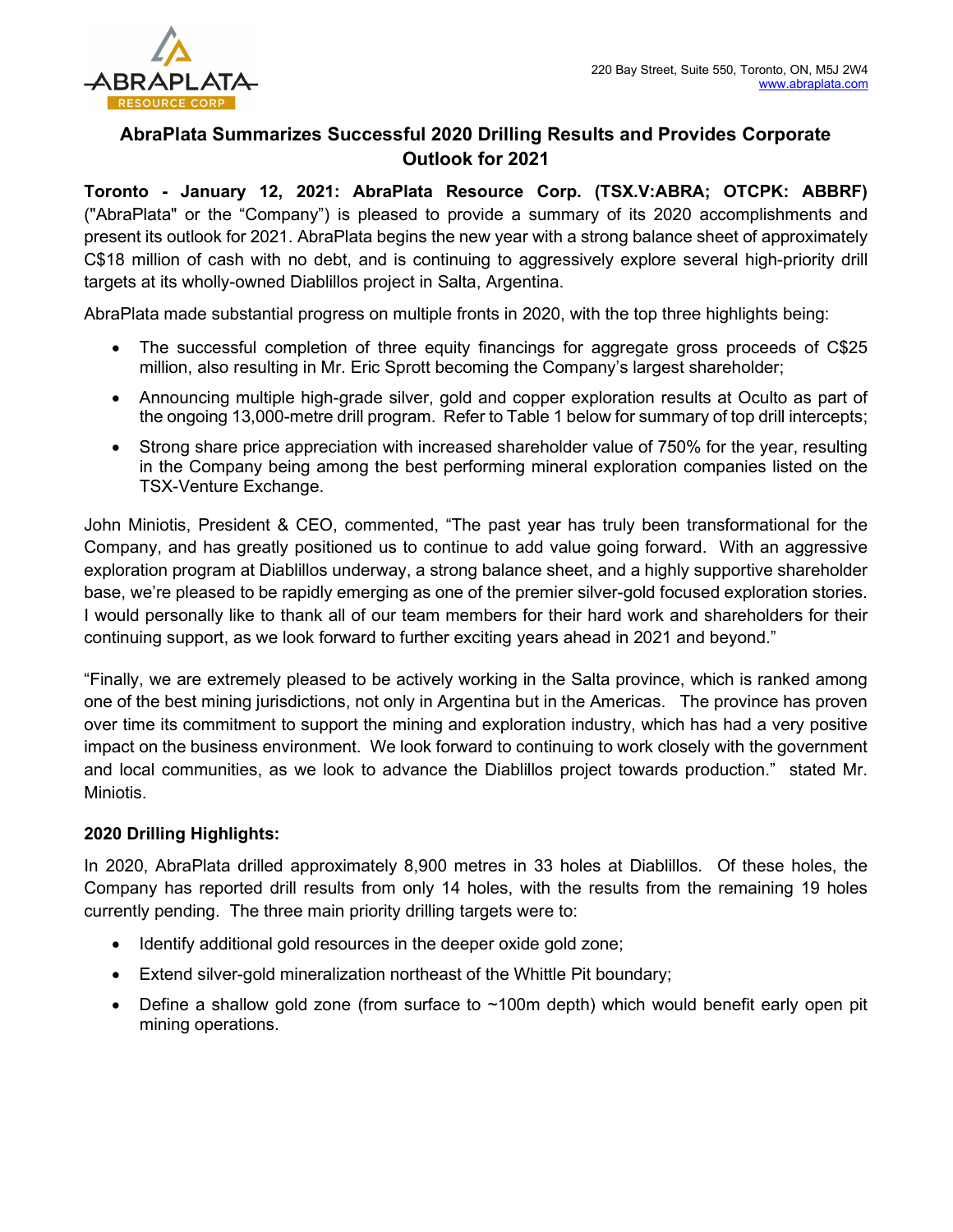| <b>Drill Hole</b> | From<br>(m) | To<br>(m) | <b>Type</b>      | <b>Interval</b><br>(m) | Ag<br>g/t                | Au<br>g/t | Cu<br>%                      | AgEq <sup>1</sup><br>g/t | AuEq <sup>1</sup><br>g/t |
|-------------------|-------------|-----------|------------------|------------------------|--------------------------|-----------|------------------------------|--------------------------|--------------------------|
| DDH-19-002        | 137.5       | 155       | Oxides           | 17.5                   | 603.9                    | 0.10      |                              | 611.4                    | 8.15                     |
| DDH-19-002        | 250         | 257       | Oxides           | 7                      | 202.1                    | 20.64     | $\overline{\phantom{0}}$     | 1,750.1                  | 23.33                    |
| DDH-19-002        | 367         | 376       | Sulphides        | 9                      | 48.9                     | 7.31      | 1.28                         | 728.8                    | 9.72                     |
| DDH-20-001        | 261         | 275       | Transition       | 14                     | 197.0                    | 6.40      | 2.53                         | 937.2                    | 12.50                    |
| DDH-20-001        | 275         | 290       | Sulphides        | 15                     | 658.0                    | 2.35      | 5.10                         | 1,358.8                  | 18.12                    |
| DDH-20-002        | 337         | 349       | Sulphides        | 12                     | 13.4                     | 1.14      | 2.56                         | 362.2                    | 4.83                     |
| DDH-20-003        | 267         | 289       | Oxides           | 22                     | 25.3                     | 4.22      |                              | 341.8                    | 4.56                     |
| DDH-20-003        | 405         | 407       | Sulphides        | $\mathbf{2}$           | 28.3                     | 3.34      | 4.49                         | 740.6                    | 9.88                     |
| DDH-20-006        | 273         | 275       | Oxides           | 2                      | 56.2                     | 9.45      | $\overline{\phantom{0}}$     | 765.0                    | 10.20                    |
| DDH-20-007        | 178         | 206       | Oxides           | 28                     | 383.2                    | 0.34      | $\overline{\phantom{0}}$     | 408.7                    | 5.45                     |
| DDH-20-007        | 260         | 262       | <b>Sulphides</b> | $\overline{2}$         | 27.5                     | 23.40     | $\overline{\phantom{0}}$     | 1,782.5                  | 23.77                    |
| DDH-20-008        | 352         | 360       | Sulphides        | 8                      | $\overline{\phantom{0}}$ | 1.66      | 2.01                         | 331.2                    | 4.42                     |
| DDH-20-009        | 171         | 254       | Oxides           | 83                     | 289.4                    | 1.45      |                              | 398.2                    | 5.31                     |
| DDH-20-009        | 275         | 280       | Oxides           | 5                      | 98.7                     | 4.16      | $\qquad \qquad \blacksquare$ | 410.7                    | 5.48                     |
| DDH-20-010A       | 210         | 257       | Oxides           | 47                     | 96.3                     | 3.37      | -                            | 349.1                    | 4.65                     |
| DDH-20-010A       | 261         | 276       | <b>Sulphides</b> | 15                     | 296.1                    | 2.16      |                              | 458.1                    | 6.11                     |

Table 1: Diablillos Project – Top Drill Intercepts Reported In 2020

Note: All results in this news release are rounded. Assays are uncut and undiluted. Widths are drilled widths, not true widths. True widths are estimated to be approximately 80% of the interval widths.

<sup>1</sup>AgEq & AuEq calculations for reported drill results are based on USD \$20.00/oz Ag, \$1,500/oz Au and \$3.00/lb Cu. The calculations assume 100% metallurgical recovery and are indicative of gross in-situ metal value at the indicated metal prices. Refer to Technical Notes below for metallurgical recoveries assumed in the 2018 PEA study on Diablillos.

## 2021 Outlook

The Company begins the year with a substantial backlog of assays from 19 exploration drill holes that it expects to report in Q1, 2021. These assay results are expected to be released in batches starting in the next several weeks, which should help lead to record-high levels of news flow ahead. Other expected milestones for the year ahead include:

- Completing the 13,000m Exploration Program (Q1 2021);
- Completing additional metallurgical testwork and mineralogical studies (H1 2021);
- Completing additional water well drilling to test identified aquifers (H1 2021);
- Updated Mineral Resource Estimate and PEA Study (Mid-2021);
- Evaluating Additional Targets & District Scale Potential at Diablillos (Throughout 2021);
- Advancing Environmental and Hydrology Baseline Studies (Throughout 2021);
- Progressing Other Projects (Throughout 2021):
	- $\circ$  Arcas Project, Chile Our partner, Rio Tinto, has an option to earn up to a 75% interest in Arcas by spending up to US\$25 million in exploration expenditures. Rio Tinto is expected to commence an initial 2,000m RC drill program in H1/2021.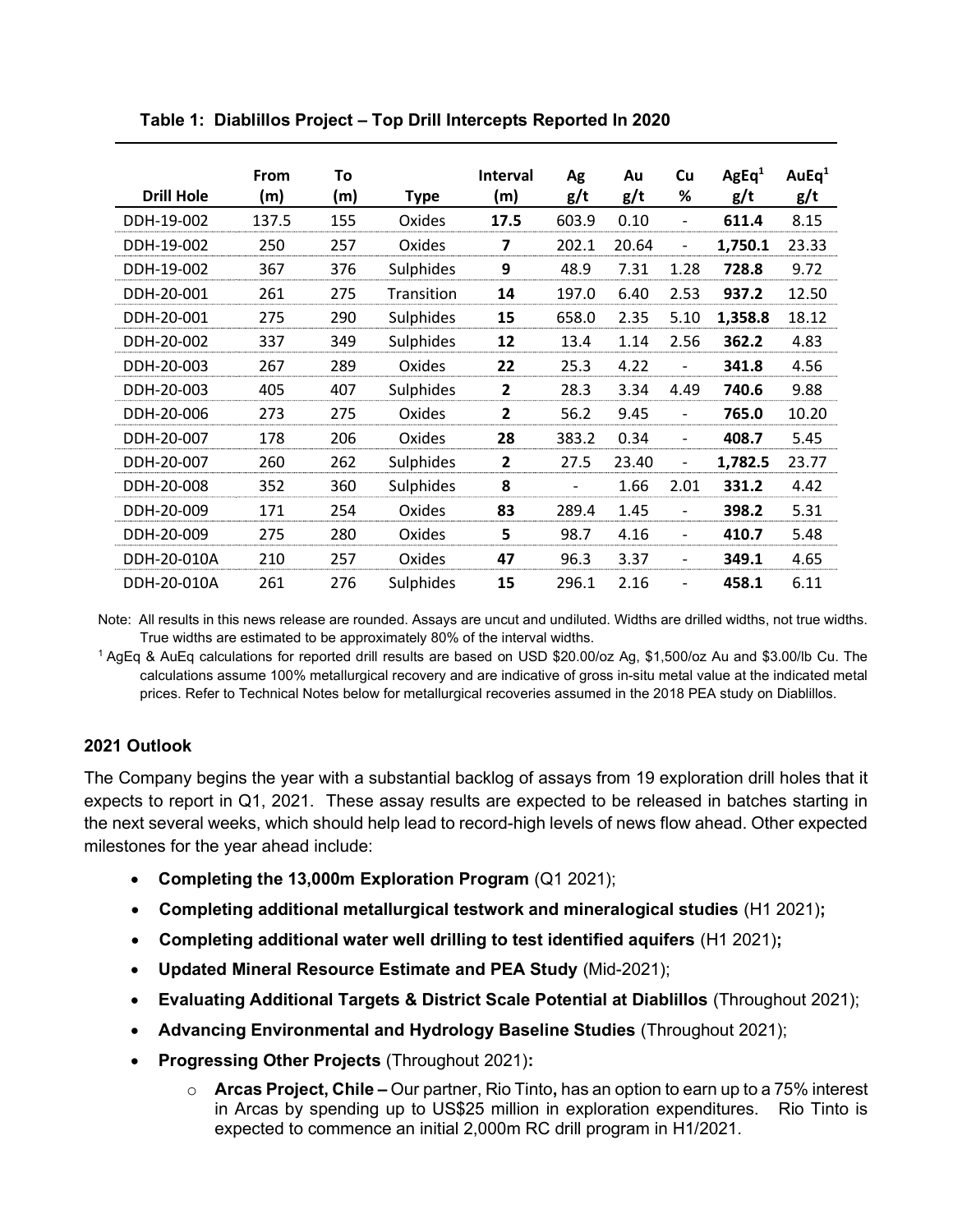- $\circ$  Santo Domingo, San Juan The Company has an option to acquire a 100% interest by paying a total of US\$2.5 million in staged payments over the next seven years. Numerous targets have been identified on the project and will be evaluated in H1/2021, with the Company potentially commencing an initial drill program by the end of the year.
- $\circ$  La Coipita, San Juan The Company has an option to acquire a 100% interest by paying a total of US\$4.265 million in staged payments over the next four years. The Company is currently in discussions with potential strategic partners to advance the project.

### Qualified Persons

David O'Connor P.Geo., Chief Geologist for AbraPlata, is the qualified person as defined by National Instrument 43-101 Standards of Disclosure for Mineral Projects, has reviewed and approved the scientific and technical information in this news release.

### Technical Notes

All results in this news release are rounded. Assays are uncut and undiluted. Intervals are drilled widths, not true widths. AgEq calculations for reported drill results are based on USD \$20.00/oz Ag, \$1,500/oz Au and \$3.00/lb Cu. The calculations assume 100% metallurgical recovery and are indicative of gross in-situ metal value at the indicated metal prices. The most recent technical report for the Diablillos Project is the 2018 Preliminary Economic Assessment (PEA) authored by Roscoe Postle Associates Inc. The PEA assumes average metallurgical recoveries of 82% Ag and 86% Au. No metallurgical testwork has yet been completed on the recovery of copper.

#### About AbraPlata

AbraPlata is a mineral exploration company with a diversified portfolio of silver-gold and copper exploration projects in Argentina and Chile. The Company is focused on advancing its 100%-owned Diablillos silver-gold project in the mining-friendly Salta province of Argentina, which is well-advanced, with more than US\$40 million spent historically on exploration with drilling ongoing and an initial open pit PEA completed in 2018. The Company is led by an experienced management team and has long-term supportive shareholders including Mr. Eric Sprott, Altius Minerals and SSR Mining. In addition, AbraPlata owns the Arcas project in Chile where Rio Tinto has an option to earn up to a 75% interest by funding up to US\$25 million in exploration. AbraPlata is listed on the TSX-V under the symbol "ABRA".

For further information please visit the AbraPlata Resource website at www.abraplata.com or contact:

John Miniotis, President & CEO john@abraplata.com Tel: +1 416-306-8334

#### Cautionary Statements

This news release includes certain "forward-looking statements" under applicable Canadian securities legislation. Forward-looking statements are necessarily based upon a number of estimates and assumptions that, while considered reasonable, are subject to known and unknown risks, uncertainties, and other factors which may cause the actual results and future events to differ materially from those expressed or implied by such forward-looking statements. All statements that address future plans, activities, events or developments that the Company believes, expects or anticipates will or may occur are forward-looking information. There can be no assurance that such statements will prove to be accurate, as actual results and future events could differ materially from those anticipated in such statements. Accordingly, readers should not place undue reliance on forward-looking statements. The Company disclaims any intention or obligation to update or revise any forward-looking statements, whether as a result of new information, future events or otherwise, except as required by law.